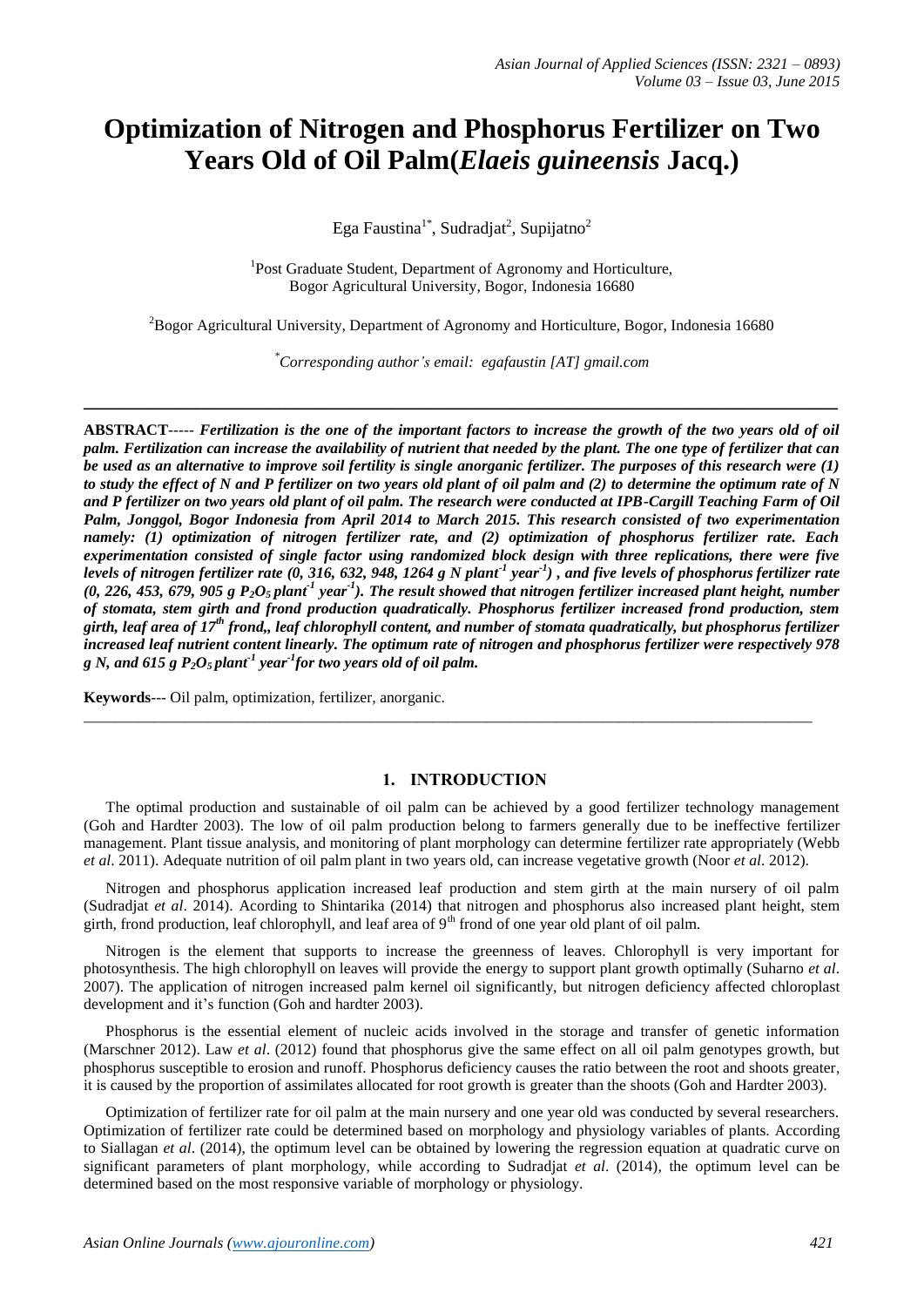# **2. MATERIAL AND METHOD**

The research were conducted at IPB-Cargill Teaching Farm of Oil Palm, Jonggol, Bogor on Avril 2014 to March 2015. The plant material used was the oil palm Tenera var. Damimas, aged one year which planted on November 2012. The distance between plant was 9.2m x 9.2 m x 9.2 m triangular system, so the population was 136 trees hectare<sup>-1</sup>.

This research consisted of two experimentations namely: (1) optimization of nitrogen fertilizer, and (2) optimization of phosphorus fertilizer. Each experimentation consisted of single factor with five level of treatment using randomized block design with three replications, there were five levels of N fertilizer rate (0, 316, 632, 948, 1264) g plant<sup>-1</sup> year<sup>-1</sup>, and five levels of P<sub>2</sub>O<sub>5</sub> fertilizer rate (0, 226, 453, 679, 905) g plant<sup>-1</sup> year<sup>-1</sup>. Nitrogen and phosphorus applied twice a year with six months interval.

The variables observed in this research were morphological and physiological variables. Morphological variables counsisted of plant height, stem girth, and leaf area of  $17<sup>th</sup>$  frond. Physiological variables counsisted of stomata density, leaf chlorophyll content and leaf nutrient content. Physiological variables were measured at 18 and 24 month after field planting (MAP). The effect of treatments were analyzed by ANOVA than further analysed using polynomial orthogonal test and regression test and considered significant at *P*<0.05.

# **3. RESULT AND DISCUSSION**

#### **3.1 Optimization of Nitrogen Rate on Two Years Old of Oil Palm**

#### **1. Morphological Response**

#### **Plant Height**

Nitrogen fertilizer increased plant height at 14 months after planting (MAP) linearly and at 24 MAP quadratically. Application of 948 g N increased 8.75% plant height compared to control at 24 MAP. The effect of nitrogen fertilizer on plant height are presented in table 1.

|                 | Plant Height (cm) |        |               |        |        |        |  |
|-----------------|-------------------|--------|---------------|--------|--------|--------|--|
| $N$ Level $(g)$ | <b>14 MAP</b>     | 16 MAP | <b>18 MAP</b> | 20 MAP | 22 MAP | 24 MAP |  |
| $\overline{0}$  | 353.73            | 402.93 | 431.40        | 475.00 | 487.67 | 496.40 |  |
| 316             | 380.00            | 418.67 | 440.20        | 488.60 | 500.93 | 514.33 |  |
| 632             | 384.87            | 421.13 | 448.93        | 486.47 | 505.93 | 520.40 |  |
| 948             | 396.40            | 426.60 | 445.27        | 486.13 | 512.07 | 539.83 |  |
| 1264            | 398.87            | 429.67 | 447.80        | 488.20 | 507.47 | 519.93 |  |
| Response $\phi$ | $I^*$             | ns     | ns            | ns     | ns     | 0*     |  |

#### Table 1 Effects of nitrogen fertilizer on plant height

Notes : ¢: orthogonal polynomial test; L: Linear, O: Quadratic, ns: non significant, \*: significant at P<0.05, \*\*: significant at P<0.01, MAP: months after planting.

## **Stem Girth**

Nitrogen fertilizer increased stem girth quadratically on 14-24 MAP. Application of 948 g N increased 9.06% stem girth compared to control at 24 MAP. The effects of nitrogen fertilizer on stem girth are presented in table 2.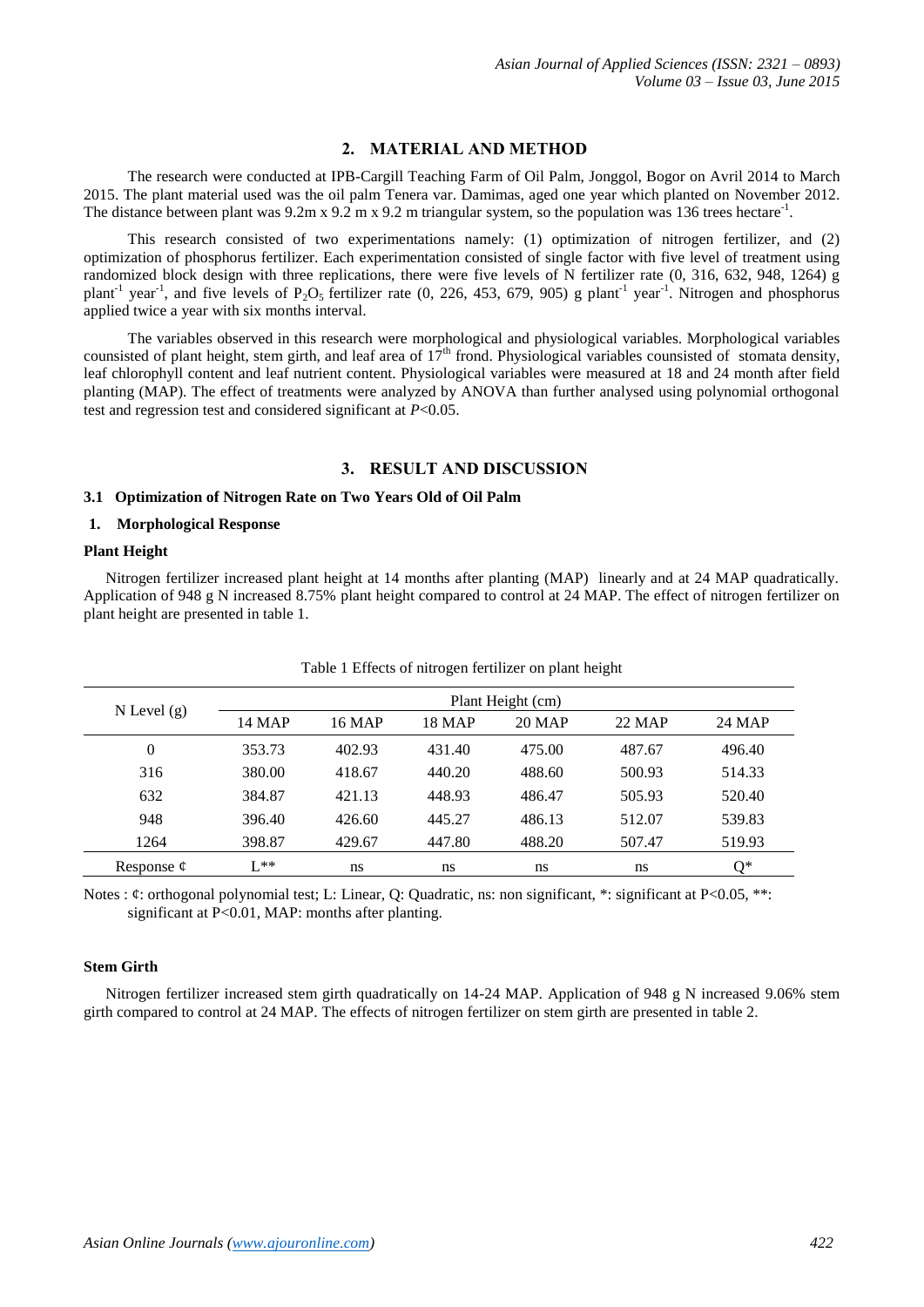| $N$ Level $(g)$ | Stem Girth (cm) |        |               |        |               |        |
|-----------------|-----------------|--------|---------------|--------|---------------|--------|
|                 | <b>14 MAP</b>   | 16 MAP | <b>18 MAP</b> | 20 MAP | <b>22 MAP</b> | 24 MAP |
| $\theta$        | 105.47          | 125.33 | 134.40        | 146.00 | 159.60        | 167.00 |
| 316             | 117.47          | 131.60 | 140.87        | 154.60 | 167.47        | 175.80 |
| 632             | 118.13          | 132.87 | 142.40        | 156.33 | 171.93        | 179.60 |
| 948             | 119.00          | 133.80 | 143.20        | 156.80 | 173.33        | 182.13 |
| 1264            | 118.93          | 133.60 | 143.13        | 155.80 | 172.80        | 180.42 |
| Response $\phi$ | ∩∗              | ∩**    | ∩**           | ∩∗     | $\bigcap$ **  | ∩*     |

Table 2 Effects of nitrogen fertilizer on stem girth

Notes : ¢: orthogonal polynomial test; Q: Quadratic, \*: significant at P<0.05, \*\*: significant at P<0.01, MAP: months after planting.

# **Leaf Area of 17th Frond**

Nitrogen fertilizer did not increase the leaf area of  $17<sup>th</sup>$  frond at 14-24 MAP. The result showed that application of nitrogen up to1264 g plant<sup>-1</sup> have not affect to the leaf area of  $17<sup>th</sup>$  frond on two yeras old of oil palm. The effects of nitrogen fertilizer on leaf area of  $17<sup>th</sup>$  frond are presented in table 3.

| $N$ Level $(g)$ |               |               |               | Leaf Area of $17th$ Frond (m <sup>2</sup> ) |               |        |
|-----------------|---------------|---------------|---------------|---------------------------------------------|---------------|--------|
|                 | <b>14 MAP</b> | <b>16 MAP</b> | <b>18 MAP</b> | <b>20 MAP</b>                               | <b>22 MAP</b> | 24 MAP |
| $\theta$        | 1.92          | 2.25          | 2.46          | 2.87                                        | 3.24          | 3.24   |
| 316             | 2.02          | 2.48          | 2.38          | 2.90                                        | 3.50          | 3.23   |
| 632             | 2.00          | 2.56          | 2.67          | 3.22                                        | 3.52          | 3.20   |
| 948             | 2.11          | 2.67          | 2.70          | 3.31                                        | 3.73          | 3.36   |
| 1264            | 2.08          | 2.58          | 2.66          | 3.31                                        | 3.59          | 3.26   |
| Response $\phi$ | ns            | ns            | ns            | ns                                          | ns            | ns     |

Table 3 Effects of nitrogen fertilizer on leaf area of  $17<sup>th</sup>$  frond

Notes :  $\phi$ : orthogonal polynomial test; ns: non significant, MAP: months after planting.



plant height (a) and stem girth (b) to nitrogen fertilizer at 24 months after planting

Nitrogen fertilizer increased plant height and stem girth quadratically (Figure 1). There is a significant correlation between plant height and stem girth (0.771). Nitrogen increased the activity of leaf photosynthesis and assimilate product (Suharno *et al* 2007). Availability of assimilate can increase the growth of plant morphology (plant heightt and stem girth) optimally.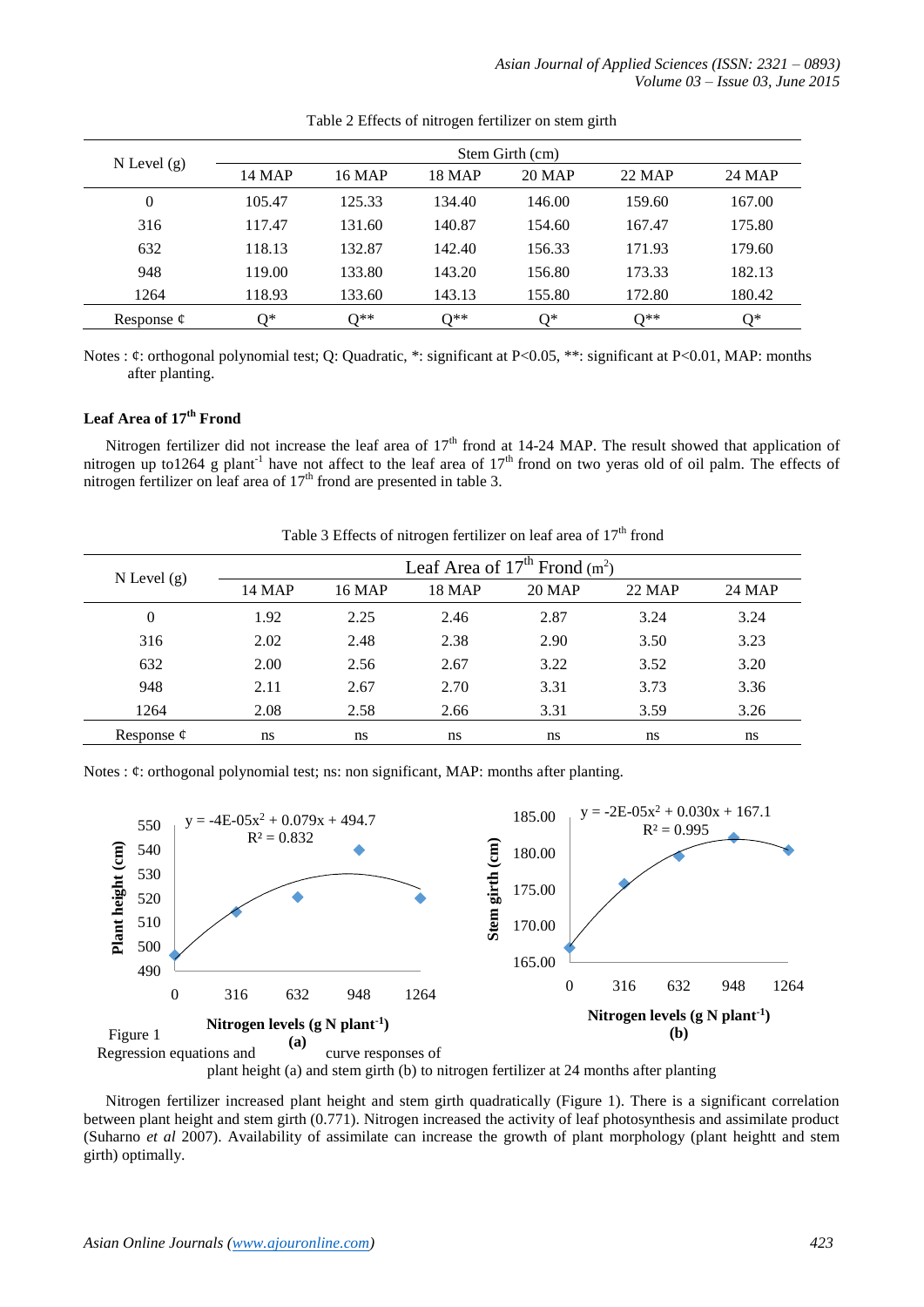## **2. Physiological Response**

## **Leaf chlorophyll content, stomata density and leaf nitrogen content**

Nitrogen fertilizer increased stomata density at 24 MAP but it did not increase leaf chlorophyll content and leaf nutrient content. The high stomata density can increase gas exchange activity on the plant. But on the dry season, the low stomata density can reduce vulnerability to water deficit (Lestari 2006). Similar argument were shown by Mc Cree and Davis (1994) that stomata density associated with drought resistance.

The critical nitrogen content on leaf of  $17<sup>th</sup>$  frond, less than 6 years from planting is 2.5% of dry matter (Von Uexküll and Fairhurst 1991; Ochs and Olvin 1977). Leaf nitroogen content in this research is still below compared to the standard critical level at 24 MAP. The decreased of nitrogen content in the leaf supposedly due to the change of climate condition, espesially rainfall. High rainfall on March 2015 (403 mm) during the second sampling, nitrogen dissolved in the leaves. Similar argument was shown by Tukey (1970) that high rainfall caused the dillution of nutrition in the soil or in the plant tissue. Nutrient tend to decrease because of the high water levels in leaf tissue. While at flowering stage, the plant changes from vegetative to generative stages. Nutrients then can move into the seed or fruit (Schweb *et al*. 2007). effects of nitrogen application on leaf chlorophyll content, stomata density and leaf nutrient content are presented in table 4.

Table 4 Effects of nitrogen fertilizer on leaf chlorophyll content, stomata density and leaf nitrogen content

| N level $(g)$   | Leaf Chlorophyll Content<br>$\left(\text{mg cm}^2\right)$ |        |               | <b>Stomata Density</b><br>$\rm (mm^{-2})$ |        | Leaf Nitrogen Content<br>$(\%)$ |  |
|-----------------|-----------------------------------------------------------|--------|---------------|-------------------------------------------|--------|---------------------------------|--|
|                 | <b>18 MAP</b>                                             | 24 MAP | <b>18 MAP</b> | 24 MAP                                    | 18 MAP | 24 MAP                          |  |
| $\mathbf{0}$    | 0.043                                                     | 0.044  | 217.69        | 246.60                                    | 2.50   | 2.25                            |  |
| 316             | 0.043                                                     | 0.046  | 232.14        | 246.60                                    | 2.58   | 2.29                            |  |
| 632             | 0.044                                                     | 0.045  | 244.05        | 295.92                                    | 2.74   | 2.11                            |  |
| 948             | 0.045                                                     | 0.045  | 249.15        | 301.02                                    | 2.81   | 2.31                            |  |
| 1264            | 0.045                                                     | 0.046  | 250.00        | 265.31                                    | 2.70   | 2.38                            |  |
| Response $\phi$ | ns                                                        | ns     | ns            | Q*                                        | ns     | ns                              |  |

Notes : ¢: orthogonal polynomial test, Q: Quadratic, ns: non significant, \*: significant at P<0.05, MAP: months after planting.

## **3. Optimization of nitrogen rate**

The regression equetions of plant height and stem girth to estimate the optimum rate of nitrogen are presented in table 5. Based on these equations, the optimum rate of N fertilizer was 978 g N plant<sup>-1</sup> year<sup>-1</sup> for the second year of oul palm.

| Variables    | <b>MAP</b> | Equation                             | Optimum rate (g plant <sup>-1</sup> ) |
|--------------|------------|--------------------------------------|---------------------------------------|
| Height plant | 24         | $y = -4E-05x^2 + 0.0793x + 494.77$   | 991                                   |
| Stem girth   | 14         | $y = -2E - 05x^2 + 0.030x + 106.6$   | 750                                   |
|              | 15         | $y = -8E-06x^2 + 0.015x + 117,1$     | 938                                   |
|              | 16         | $y = -9E-06x^2 + 0.0179x + 125.8$    | 994                                   |
|              | 17         | $y = -9E-06x^2 + 0.018x + 130.3$     | 1000                                  |
|              | 18         | $y = -1E-05x^2 + 0.0187x + 134.87$   | 935                                   |
|              | 19         | $y = -1E-05x^{2} + 0.0241x + 137.52$ | 1205                                  |
|              | 20         | $y = -1E-05x^2 + 0.0254x + 146.62$   | 1270                                  |
|              | 21         | $y = -2E-05x^2 + 0.0284x + 153.64$   | 710                                   |
|              | 22         | $y = -1E-05x^{2} + 0.0282x + 159.74$ | 1410                                  |
|              | 23         | $y = -2E - 0.0305x + 163.46$         | 763                                   |
|              | 24         | $y = -2E - 0.0307x + 167,17$         | 768                                   |
|              | Average    |                                      | 978                                   |

Table 5 Optimization of nitrogen rate

Notes : MAP: months after planting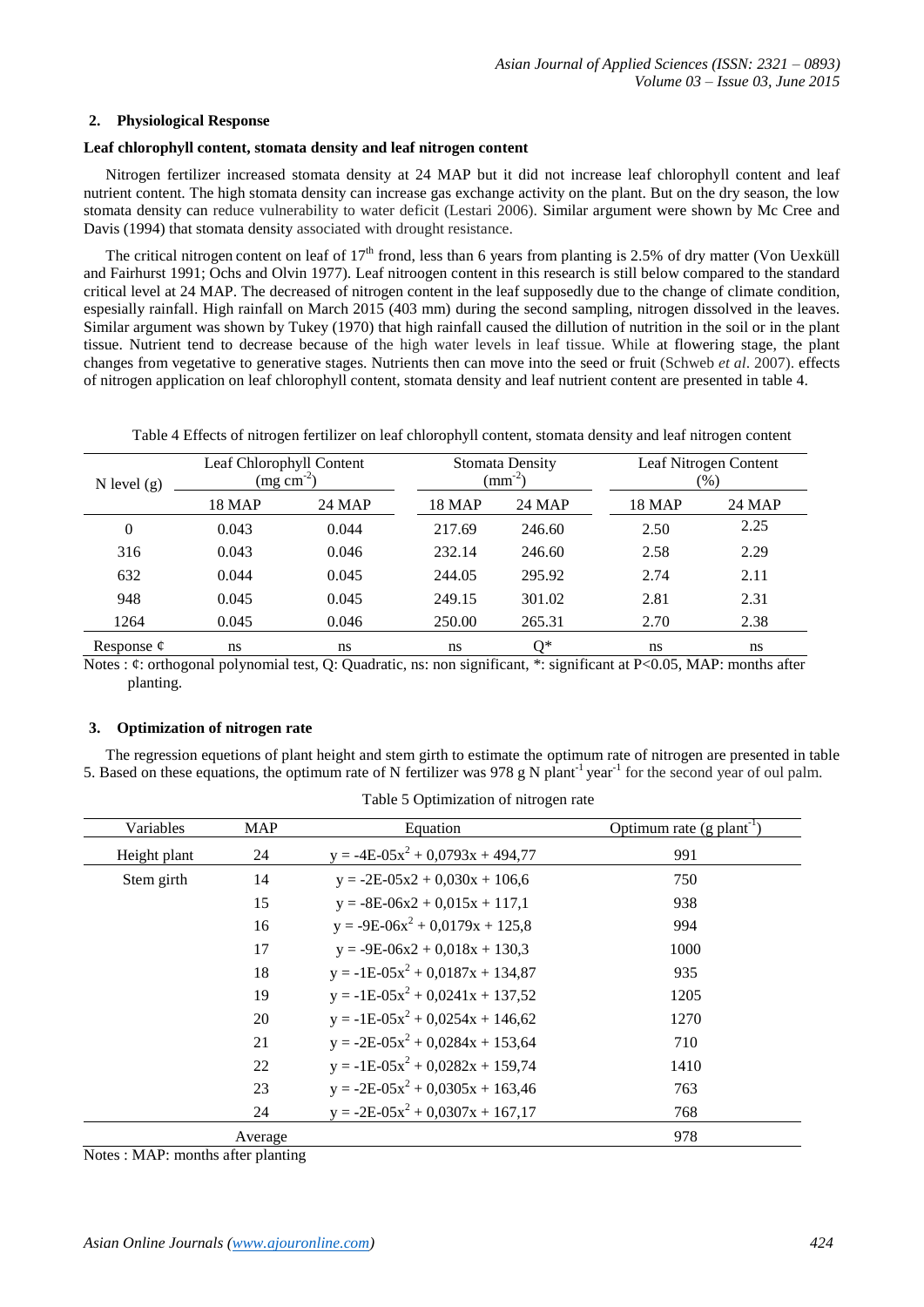## **3.2 Optimization of Phosphorus Rate on Two Years Old of Oil Palm**

## **1. Morphological Response**

#### **Plant Height**

Phosphorus fertilizer did not increase height plant from 14 to 24 MAP. Goh and Hardter (2003) showed that phosphorus fertilizer can lost due to run off process when rainfall is high. The effects of phosphorus fertilizer on height plant are presented in table 6.

|                 | Height Plant (cm) |        |               |        |        |        |
|-----------------|-------------------|--------|---------------|--------|--------|--------|
| P Level $(g)$   | <b>14 MAP</b>     | 16 MAP | <b>18 MAP</b> | 20 MAP | 22 MAP | 24 MAP |
| 0               | 353.73            | 392.93 | 431.40        | 475.00 | 487.67 | 496.4  |
| 226             | 372.13            | 394.07 | 432.93        | 473.27 | 489.67 | 498.67 |
| 453             | 374.00            | 402.73 | 433.20        | 466.07 | 479.87 | 498.00 |
| 679             | 382.53            | 401.60 | 435.27        | 475.60 | 499.00 | 521.33 |
| 905             | 374.47            | 399.33 | 434.47        | 472.73 | 490.00 | 502.53 |
| Response $\phi$ | ns                | ns     | ns            | ns     | ns     | ns     |

Table 6 Effects of phosporus fertilizer on height plant

Notes :  $\phi$ : orthogonal polynomial test, ns: non significant, MAP: months after planting.

## **Stem Girth**

Phosphorus fertilizer increased stem girth quadratically at 14, 20, 22, and 24 MAP. Application of 679 g P<sub>2</sub>O<sub>5</sub> increased 10.7% stem girth compared to control at 24 MAP. The effects of phosphorus fertilizer on stem girth are presented in table 7.

|                 |        |        | Stem Girth (cm) |        |        |               |
|-----------------|--------|--------|-----------------|--------|--------|---------------|
| P Level $(g)$   | 14 MAP | 16 MAP | <b>18 MAP</b>   | 20 MAP | 22 MAP | <b>24 MAP</b> |
| $\overline{0}$  | 105.47 | 125.33 | 134.40          | 146.00 | 159.60 | 167.00        |
| 226             | 116.00 | 129.53 | 134.80          | 157.00 | 173.20 | 181.20        |
| 453             | 115.60 | 129.20 | 135.07          | 155.13 | 170.33 | 179.87        |
| 679             | 117.13 | 130.27 | 138.07          | 159.40 | 175.73 | 184.87        |
| 905             | 115.80 | 129.53 | 134.87          | 155.33 | 169.53 | 180.67        |
| Response $\phi$ | ∩*     | ns     | ns              | 0*     | 0*     | $0^*$         |

| Table 7 Effects of phosphorus fertilizer on stem girth |  |  |
|--------------------------------------------------------|--|--|
|                                                        |  |  |

Notes : ¢: orthogonal polynomial test, Q: Quadratic, ns: non significant, \*: significant at P<0.05, MAP: months after planting.

## **Leaf Area of 17th Frond**

Phosphorus fertilizer increased leaf area of 17<sup>th</sup> frond at 24 MAP. Application of 679 g P<sub>2</sub>O<sub>5</sub> increased 18.2 % leaf area of  $17<sup>th</sup>$  frond compared to control at 24 MAP. Leaf area is a parameter that affects the light extent that can be captured by plants to photosynthesis (Hardon *et al.* 1969). The effects of phosphorus fertilizer on leaf area of 17<sup>th</sup> frond are presented in table 8.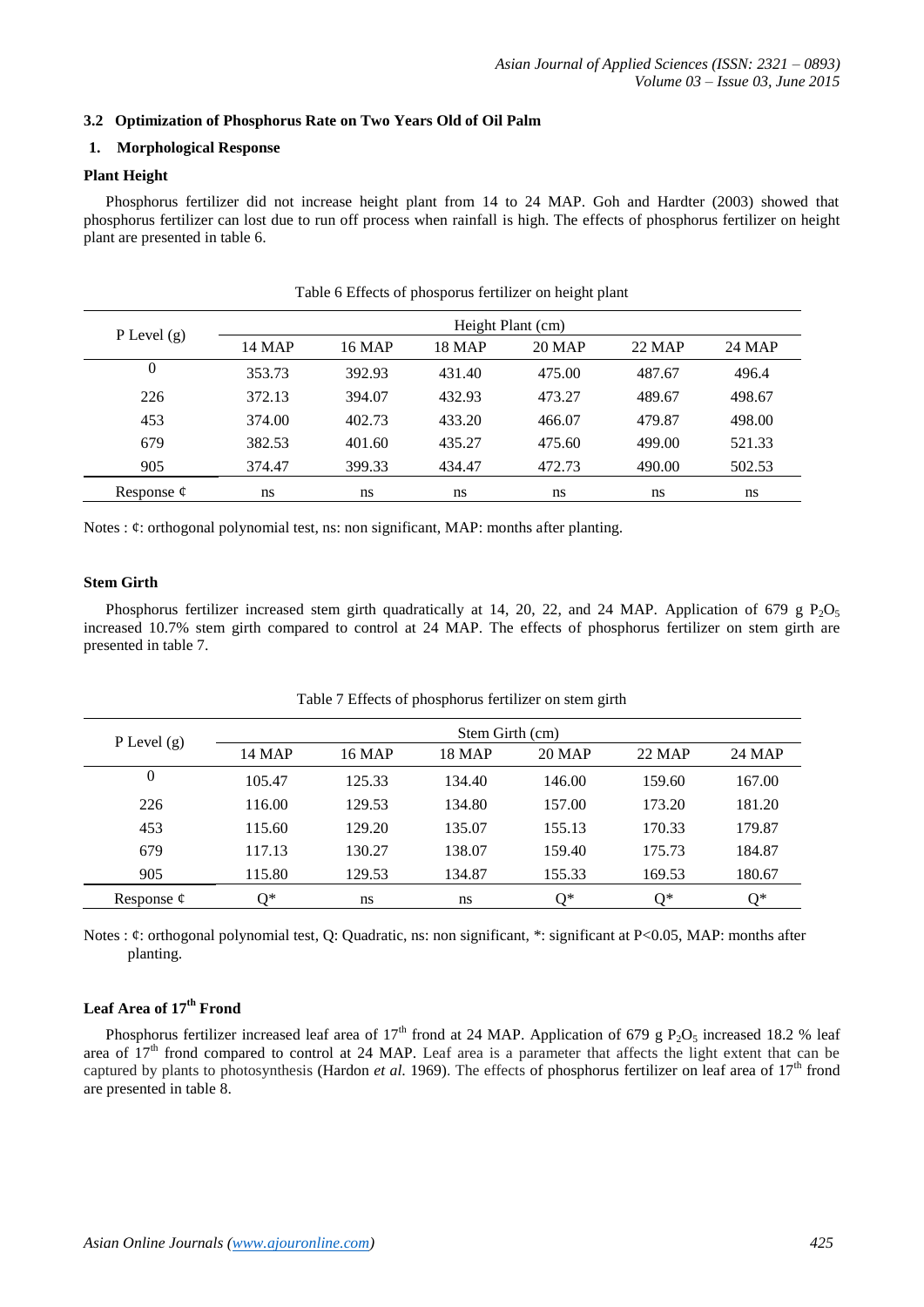| P Level $(g)$   |               |               |               | Leaf Area of $17th$ Frond (m <sup>2</sup> ) |        |               |
|-----------------|---------------|---------------|---------------|---------------------------------------------|--------|---------------|
|                 | <b>14 MAP</b> | <b>16 MAP</b> | <b>18 MAP</b> | <b>20 MAP</b>                               | 22 MAP | <b>24 MAP</b> |
| 0               | 1.92          | 2.25          | 2.46          | 2.87                                        | 3.24   | 3.14          |
| 226             | 1.97          | 2.29          | 2.41          | 3.15                                        | 3.57   | 3.55          |
| 453             | 1.82          | 2.33          | 2.42          | 3.09                                        | 3.58   | 3.65          |
| 679             | 1.99          | 2.50          | 2.68          | 3.19                                        | 3.62   | 3.71          |
| 905             | 2.55          | 2.38          | 2.49          | 3.17                                        | 3.37   | 3.51          |
| Response $\phi$ | ns            | ns            | ns            | ns                                          | ns     | O*            |

Table 8 Effects of phosphorus fertilizer on leaf area of  $17<sup>th</sup>$  frond

Notes : ¢: orthogonal polynomial test, Q: Quadratic, ns: non significant, \*: significant at P<0.05, MAP: months after planting.



Figure 1 Regression equations and curve responses of stem girth (a) and leaf area of  $17<sup>th</sup>$  frond (b) to phosphorus fertilizer at 24 months after planting

Phosphorus fertilizer increased stem girth and leaf area of  $17<sup>th</sup>$  frond quadratically on 24 MAP. Stem girth and leaf area of  $17<sup>th</sup>$  frond have a significant correlation (0.641). High leaf area will increase the leaf photosynthesis and the assimilates product. High assimilates product will produce the larger stem girth.

#### **2. Physiological Response**

#### **Leaf Chlorophyll Content, Stomata Density and Leaf P2O<sup>5</sup> Content**

Phosphorus fertilizer increased leaf chlorophyll content and stomata density quadratically but it increased leaf  $P_2O_5$ content linearly at 24 MAP. Application of 453 g  $P_2O_5$  increased 9% leaf chlorophyll content and 14.2% stomata density compared to control. The optimum  $P_2O$  content on leaf of  $17<sup>th</sup>$  frond, less than 6 years from planting are 0.16-0.19%. The critical P<sub>2</sub>O<sub>5</sub> content on leaf of  $17<sup>th</sup>$  frond, less than 6 years from planting is 0.15% (Von Uexküll and Fairhurst 1991; Ochs and Olvin 1977). The linearly results at 24 MAP showed that the leaf  $P_2O_5$  content continues to increase over with increased level of phosphorus fertilizer.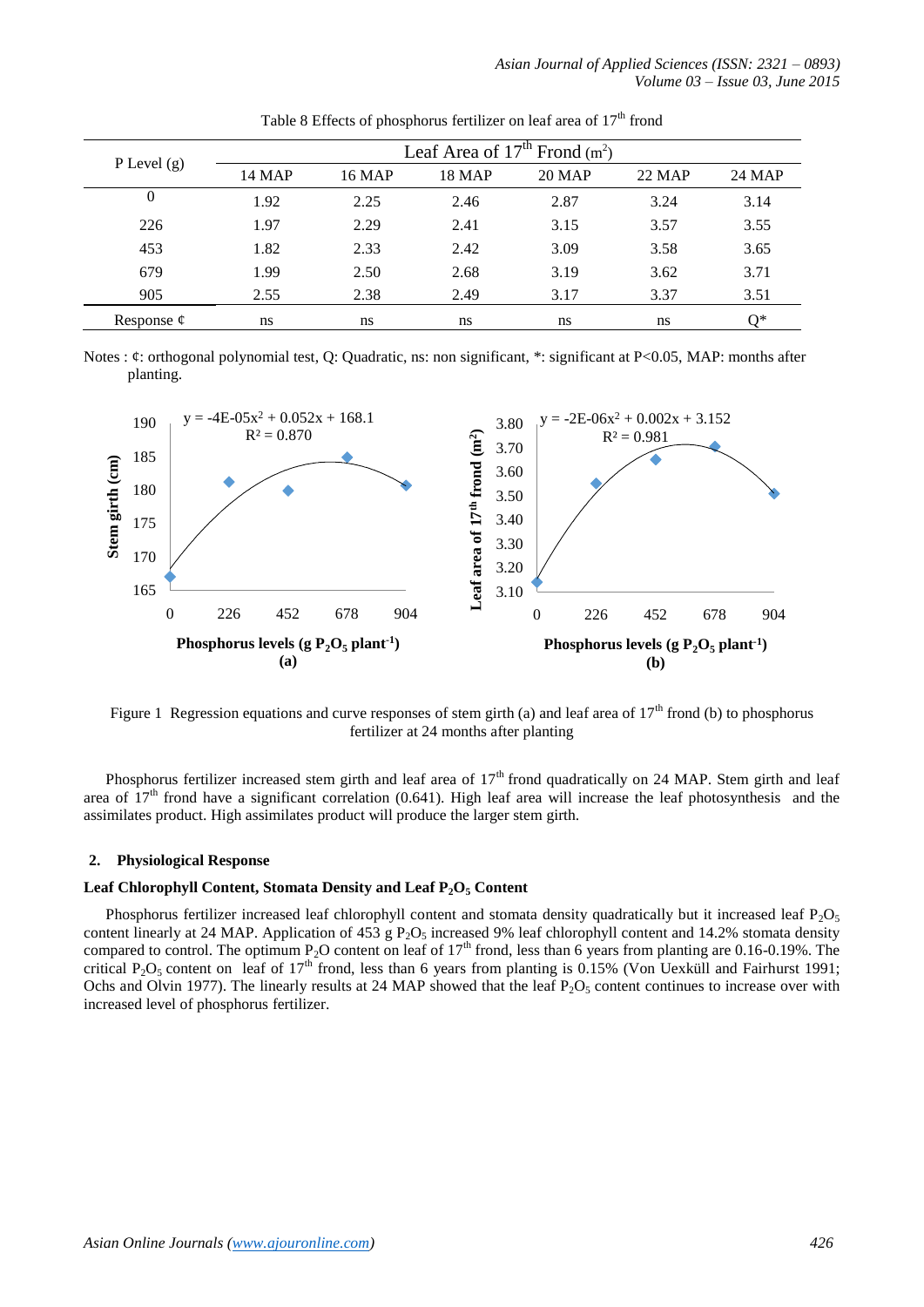*Asian Journal of Applied Sciences (ISSN: 2321 – 0893) Volume 03 – Issue 03, June 2015*

| P Level $(\% )$ | Leaf Chlorophyll Content<br>$(mg cm-2)$ |               |               | <b>Stomata Density</b><br>$\rm (mm^{-2})$ |               | Leaf $P_2O_5$ Content<br>$(\%)$ |  |
|-----------------|-----------------------------------------|---------------|---------------|-------------------------------------------|---------------|---------------------------------|--|
|                 | <b>18 MAP</b>                           | 24 MAP        | <b>18 MAP</b> | 24 MAP                                    | <b>18 MAP</b> | 24 MAP                          |  |
| $\theta$        | 0.043                                   | 0.044         | 217.69        | 245.75                                    | 0.17          | 0.18                            |  |
| 226             | 0.044                                   | 0.047         | 248.30        | 272.11                                    | 0.16          | 0.18                            |  |
| 453             | 0.044                                   | 0.048         | 258.50        | 280.61                                    | 0.18          | 0.18                            |  |
| 679             | 0.045                                   | 0.046         | 246.60        | 274.66                                    | 0.17          | 0.19                            |  |
| 905             | 0.044                                   | 0.047         | 247.45        | 263.61                                    | 0.16          | 0.21                            |  |
| Response $\phi$ | ns                                      | $\Omega^{**}$ | ns            | ∩*                                        | ns            | $L^*$                           |  |

Table 9 Effects of phosphorus fertilizer on leaf chlorophyll content, stomata density and leaf nutrient content

Notes : ¢: orthogonal polynomial test, Q: Quadratic, L: Linear, ns: non significant, \*: significant at P<0.05, \*\*: significant at P<0.01, MAP: months after planting.

## **3. Optimization of phosphorus rate**

The regression equetion of stem girth and leaf area of 17<sup>th</sup> frond to estimate the optimum rate of  $P_2O_5$  are presented in table 10. The optimum rate of P fertilizer based on stem girth and leaf area of  $17<sup>th</sup>$  frond regression equations was 615 g N plant<sup>-1</sup> year<sup>-1</sup>.

| Variabels                 | <b>MAP</b> | Equation                             | Optimum rate $(g$ plant <sup>-1</sup> ) |
|---------------------------|------------|--------------------------------------|-----------------------------------------|
|                           |            |                                      |                                         |
| Stem girth                | 14         | $y = -3E-05x^2 + 0.0372x + 106,53$   | 620                                     |
|                           | 20         | $y = -3E-05x^2 + 0.0396x + 146.94$   | 660                                     |
|                           | 21         | $y = -5E-05x^2 + 0.0516x + 154.21$   | 516                                     |
|                           | 22         | $y = -2E - 05x^2 + 0.0332x + 154.21$ | 830                                     |
|                           | 23         | $y = -4E-05x^2 + 0.0471x + 164.96$   | 589                                     |
|                           | 24         | $y = -4E-05x^2 + 0.0522x + 168.17$   | 653                                     |
| Leaf area of $17th$ frond | 23         | $y = -2E-06x^2 + 0.0022x + 2.9996$   | 550                                     |
|                           | 24         | $y = -2E-06x^2 + 0.002x + 3.1528$    | 500                                     |
|                           | Average    |                                      | 615                                     |

Table 10 Optimization of phosphorus rate

Notes : MAP: mounths after planting

## **4. CONCLUSION**

Nitrogen fertilizer increased plant height and number of stomata at 24 months after planting (MAP), stem girth (14-24 MAP), and frond production (13-24 MAP). Phosphorus fertilizer increased frond production (13-24 MAP), stem girth (14, 20-24 MAP), leaf area of  $17<sup>th</sup>$  frond (23-24 MAP), leaf chlorophyll content (24 MAP), number of stomata (24 MAP) and leaf nutrient content (24 MAP). The optimum rate of nitrogen and phosphorus fertilizer respectively were 978 g N, and 615 g  $P_2O_5$  plant<sup>-1</sup> year<sup>-1</sup> for two years old of oil palm.

# **5. ACKNOWLEDGEMENT**

The authors thanks full to IPB-Cargill Teaching Farm of Oil Palm Jonggol, Department of Agronomy and Horticulture, Bogor Agricultural University and Directorate General of Higher Education (DGHE), Ministry of Education and Culture for the research fund.